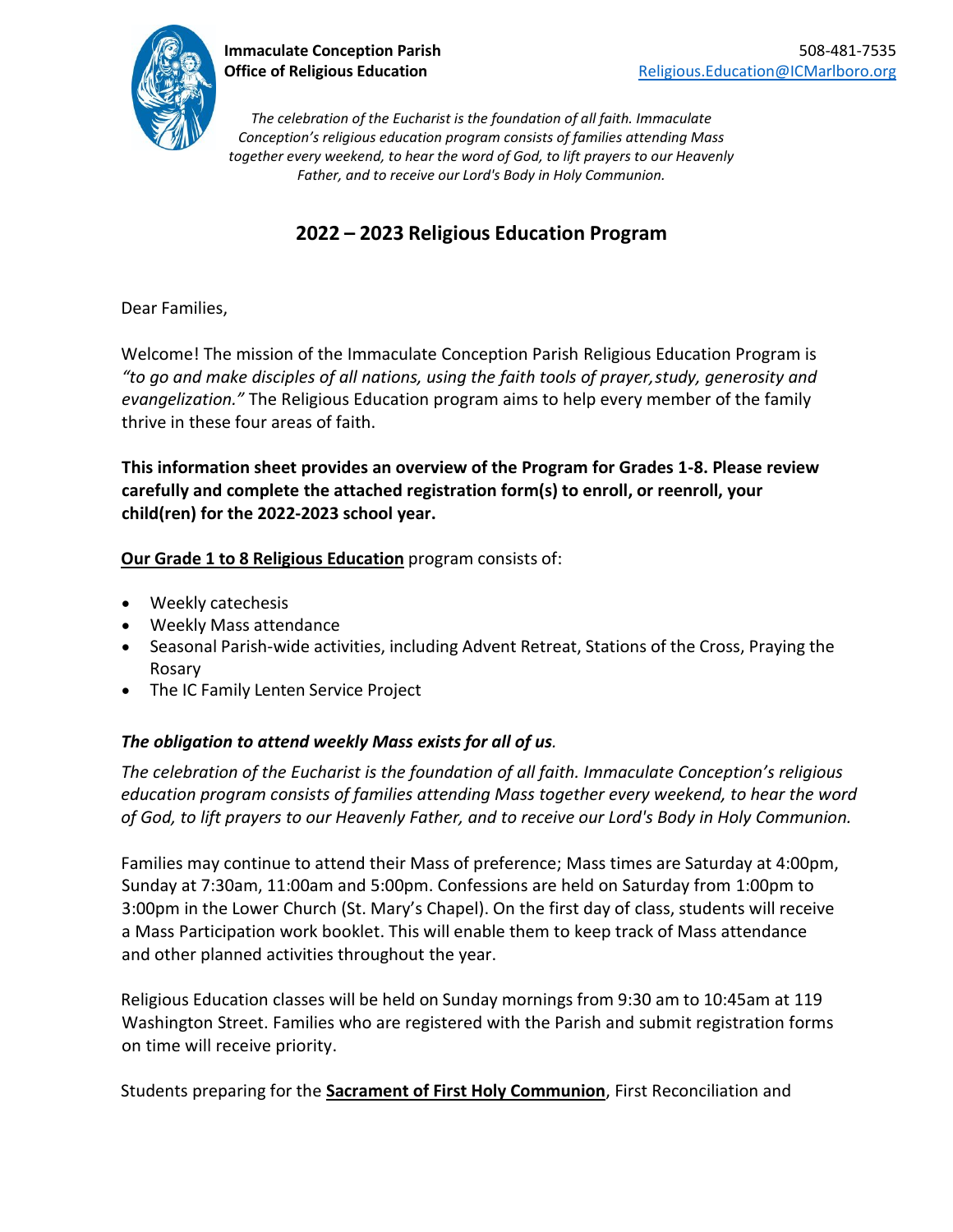Penance. This **is a two-year preparation program** regardless of grade or age. Families who are registered with the Parish will receive priority. Attending Weekly Mass is a requirement of the program. Failure to attend weekly Mass will result in the student repeating the program the following year.

Classes tentatively begin on Sunday, September 18, 2022. We cannot stress strongly enough the importance of registering early as our space is limited. To facilitate planning, **please respond by July 1, 2022,** as materials, Catechists and helpers are needed according to the number of students in each grade level. A calendar will be emailed to families in September along with class assignments.

### **Religious Education Tuition**

Tuition for Grades One through Eight is as follows: \$80 per student, with a family maximum of \$190 (tuition is waived if parent/guardian volunteers as a catechist). Please return your tuition payment along with your registration form(s) to: **Immaculate Conception Parish, Office of Religious Education, 9 Washington Court, Marlborough, MA 01752.**

#### **Volunteer Opportunities**

The Parish Religious Education program depends on volunteers. Please prayerfully consider how you may assist in the program and check the boxes on the back of the Registration form. Please note that all parish volunteers must complete a CORI form and attend the Protecting God's Children training session (held in August) prior to the start of your volunteer work. Those who volunteer as a Catechist receive tuition waivers for their children.

March 2022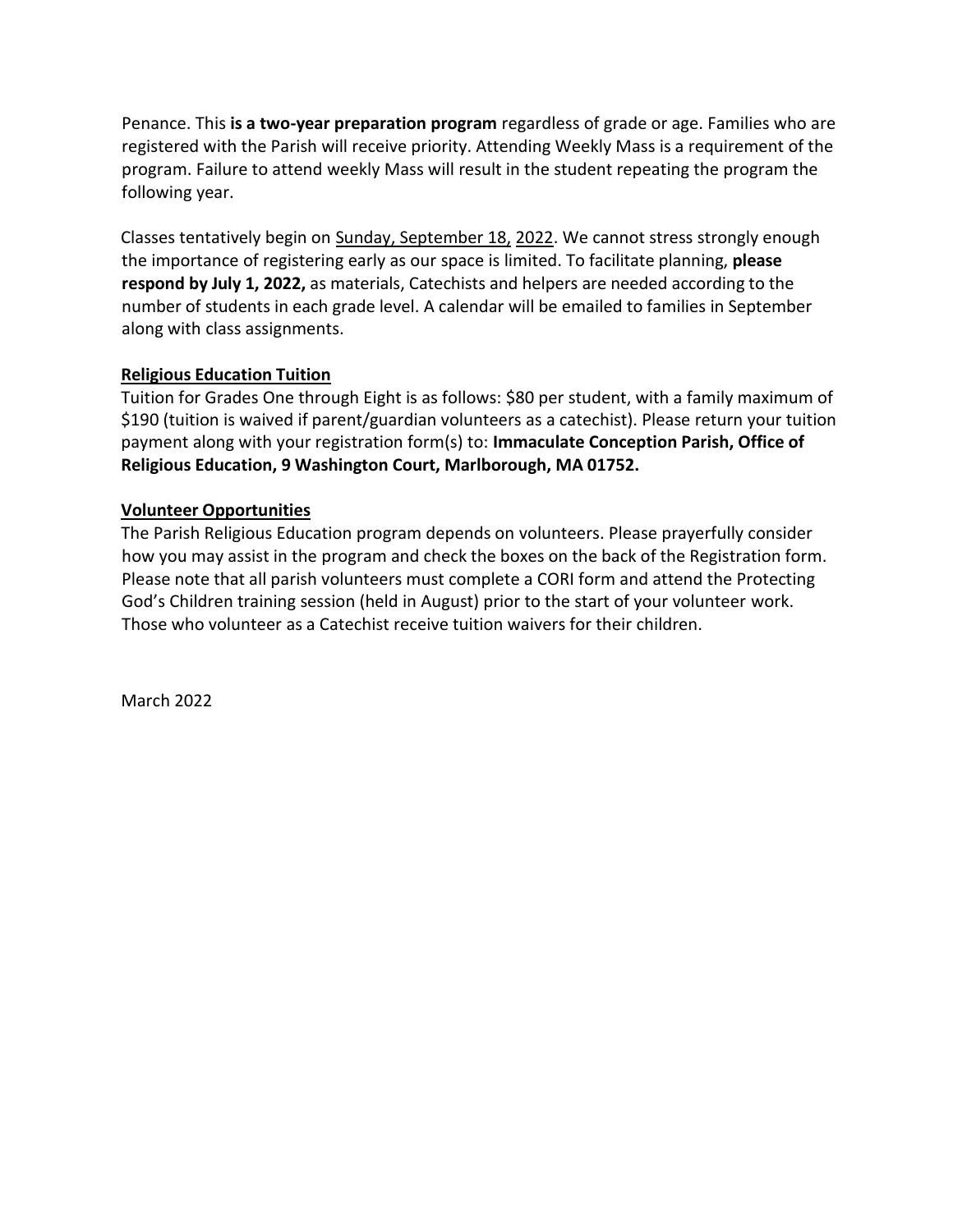

*The celebration of the Eucharist is the foundation of all faith. Immaculate Conception's religious education program consists of families attending Mass together every weekend, to hear the word of God, to lift prayers to our Heavenly Father, and to receive our Lord's Body in Holy Communion.*

#### **REGISTRATION FORM – GRADES ONE THROUGH EIGHT - 2022-2023**

Registration Deadline is July 1, 2022. No registrations will be accepted after September 5, 2022.

#### **STUDENT INFORMATION**

Child's Name Home Address School Grade (Fall 2022) Date of Birth Place of Birth Place of Birth Place of Birth Place of Birth Place of Birth Place of Birth Place of Birth Place of Birth Place of Birth Place of Birth Place of Birth Place of Birth Pla Registration is for a  $\Box$  New or  $\Box$  Returning Student IC Parish Family # (This is the same number that appears on your offering envelope or Online Giving. We are implementing a new module in our software program for tracking religious education formation and sacramental data by Family. This will allow us to share this information across the Archdiocese and will eventually eliminate paper copies. Thank you.) Is there any information that we should be aware of? Please include information regarding allergies. **FAMILY INFORMATION** *All families attending Religious Education at IC must be registered with the Parish Office.* Mother's Name Maiden Name Maiden Name

Father's Name Parent/Guardian Email Parent/Guardian Phone:

Name of Emergency Contact (other than mother or father)

Phone for Emergency Contact<br>
<u>Phone for Emergency</u> Contact

Please check below if the parent/guardian would like information on:

 $\Box$  Baptism/Eucharist/Confirmation for Adults  $\Box$  Marriage Convalidation

Has your child received the Sacrament of:  $\Box$  Reconciliation  $\Box$  Eucharist? If not, please complete the following information:

**STUDENT SACRAMENTAL INFORMATION**

Date of Baptism Parish of Baptism Phone Number: Parish Address

**\*\*\*First Holy Communion preparation is a Two-Year process. Parents of Students in the Second Year of Sacramental Preparation:** please note that *a certificate of Baptism is required* prior to your child's reception of the sacrament. Kindly request a certificate from theParish of Baptism and submit it to the Religious Education Office as soon as possible.